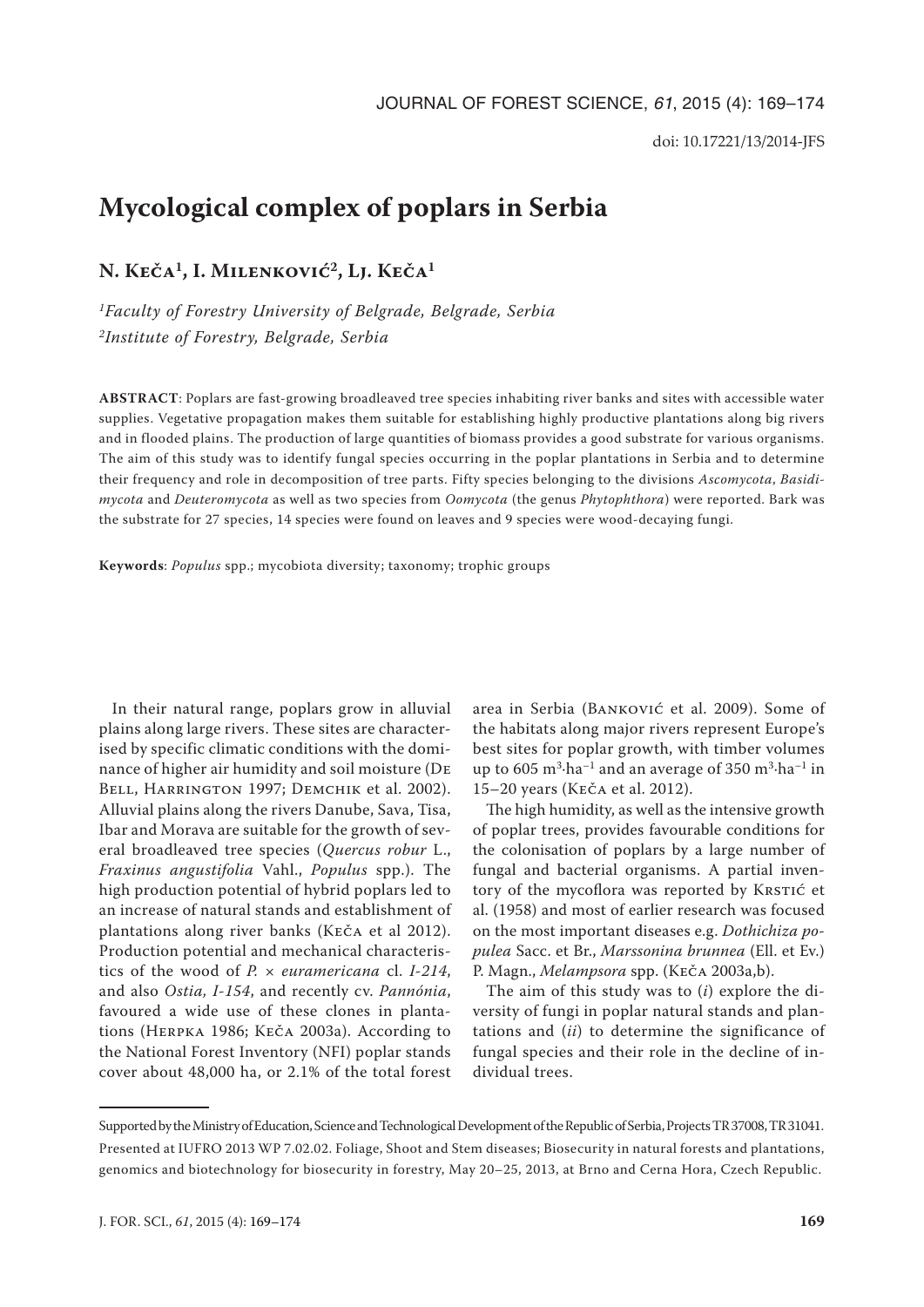### **MATERIAL AND METHODS**

Our study was performed in the most productive poplar stands and plantations in the northern part of Serbia – the autonomous provenance of Vojvodina (P.E. "Vojvodinašume"), and also in the central part along the biggest rivers Morava and Ibar (P.E. "Srbijašume").

From 2005 to 2012, the material (leaves, bark, shoots, buds and wood) was collected from 44 localities in order to identify species, assess the density, distribution and significance of individual fungal organisms occurring in the plantations on different poplar clones and cultivars, and also in other stands of native poplars from the sections *Aigeiros* and *Leuce*. Some of the plots were visited three times a year (spring, summer and autumn), while others were controlled only once a year (autumn). Established plots were studied in order to follow the presence and dynamics of species appearance. Two tracks per plot, 12 m wide (two rows in a planting pattern of  $6 \times 6$  m), evenly distributed through the stand were examined, both in natural stands and plantations, for the presence of symptoms. The track length ranged from 70 to 300 m, with an average length of 100 m.

Leaves, bark, shoots, buds, wood with symptoms were collected and checked for the presence of fungal fruiting structures. Material without fruiting structures was transferred to the moist chambers. For isolating *Phytophthora* spp., soil was collected in the form of monoliths  $\sim$  25  $\times$  25  $\times$  25 cm in size. The isolation tests were performed using the baiting techniques (Jung et al. 1996, 2000), and young leaves of oak and beech were used as baits. Isolations from water, collected in sterilized 1-litre plastic bottles, were performed using the same techniques.

Fungi were identified conventionally according to their macroscopic and microscopic features. Isolations were performed using different artificial media (MEA, PDA, V8A-PARPNH, CA). Sample fragments were surface sterilized in 1% NaOCl (diluted from a commercial 5% stock solution) for 2 min and 1 min in 20% ethanol before plating. Petri dishes were sealed with Parafilm<sup>®</sup> and kept at room temperature  $\sim$ 22 to 24°C in the dark. The cultures are archived in the Laboratory for Forest Pathology at the University of Belgrade, Faculty of Forestry.

Identification of morphological features was based on the use of identification keys: Grove (1935, 1937); LANIER et al. (1976); DENNIS (1978), SUTTON (1980); BREITENBACH and KRÄNTZLIN (1981); ELLIS and ELlis (1985), Barnett and Hunter (1987), Stamps et al. (1990), Erwin and Ribeiro (1996), Jung and Burgess (2009).

Frequency of occurrence and the intensity of host affection by trophical groups were estimated on an altered 5-point scale, proposed by KARADŽIĆ (1987) as follows: **–** typical saprophytes; (+) decaying fungi; + weak pathogen; ++ facultative pathogen causing problems only exceptionally; +++ strong pathogen which is the practical problem in raising and maintaining poplar plantations.

Species for which we could not assess parasitic behaviour were marked with ??.

Frequency of occurrence, for each year, was calculated as the number of positive samples, for identified species, in relation to the total number of taken samples on 44 studied localities. The average number of observations (in %) was calculated for the period 2005–2012. The significance of differences was tested by simple one-way ANOVA. The data obtained were processed statistically in SPSS 10 (IBM, USA).

#### **RESULTS**

In total 612 samples from different localities were processed. In the process of identification of isolates and reproductive organs 50 species of fungi were identified and two *Phytophthora* species. Forty-seven percent of identified species belong to the phylum *Ascomycota* (47%), while 24% and 27% of observed species were from the phyla *Basidiomycota* and *Deuteromycota*, respectively (Fig. 1). Observed differences in the occurrence of fungal phyla on poplar trees were not statistically significant  $(P = 0.54)$ . Fourteen species were found in leaf tissues, 27 in cortical tissues, and 9 species are decaying fungi. *Phytophthora* species were isolated from the soil and water collected under poplar trees (Table 1).

Sixteen percent of the observed species acted as saprotrophs, while 10% of species demonstrated high pathogenicity in poplar plantations, and also in natu-



Fig. 1. The taxonomic structure of *Populus* spp. mycobiota in Serbia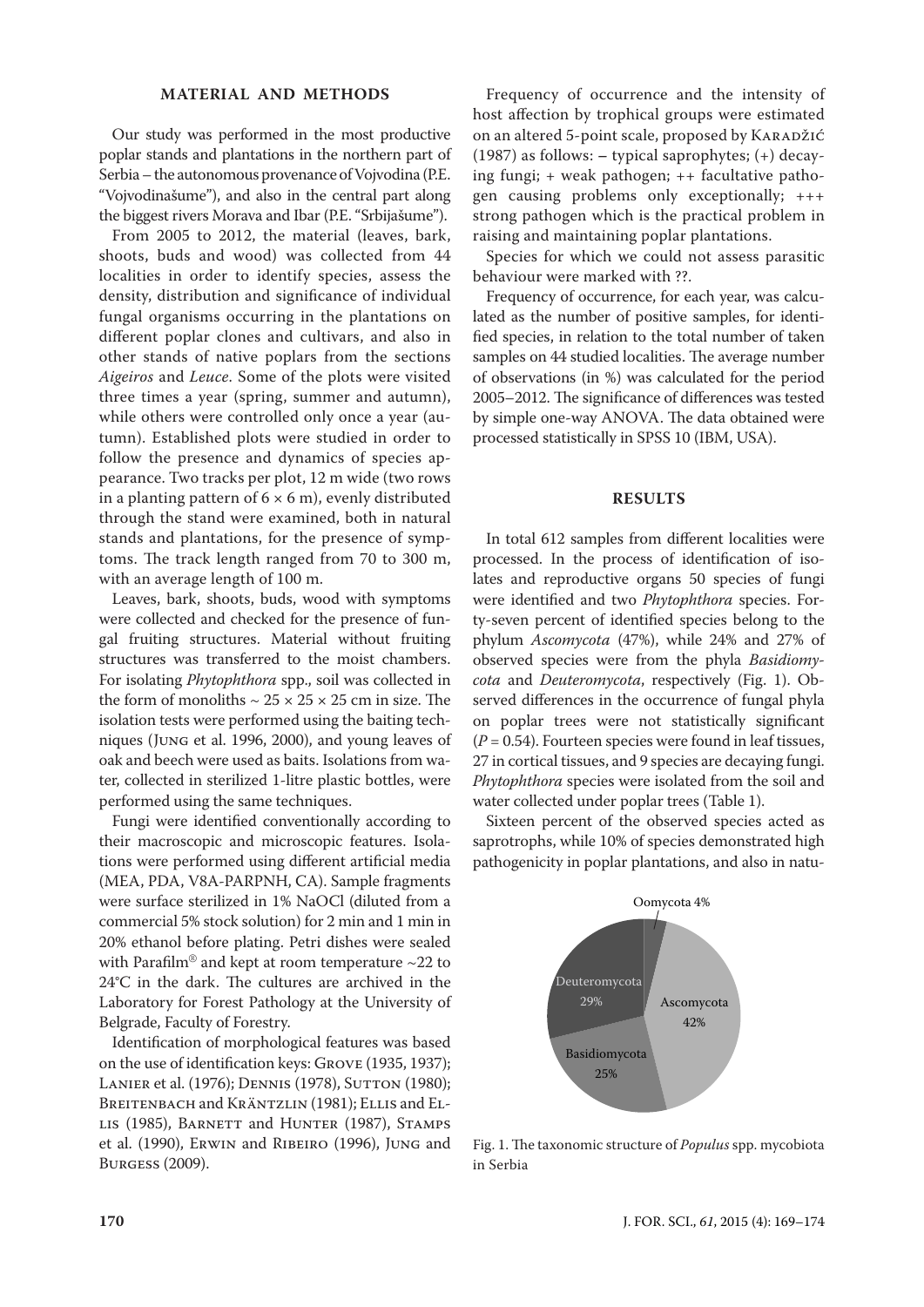| No.                                   | Species                                                                 | Plant parts colonized                  | Frequency<br>of occur-<br>rence $(\%)$ | Trophic<br>behaviour <sup>2</sup> | Taxonomic<br>affiliation <sup>1</sup> |  |  |  |
|---------------------------------------|-------------------------------------------------------------------------|----------------------------------------|----------------------------------------|-----------------------------------|---------------------------------------|--|--|--|
| Fungi colonizing leaves $(\Sigma 14)$ |                                                                         |                                        |                                        |                                   |                                       |  |  |  |
| 1                                     | Alternaria sp.                                                          | leaves                                 | 1.5                                    | $^{+}$                            | D                                     |  |  |  |
| 2                                     | Botrytis cinerea Pers.                                                  | leaves and sprouts                     | 0.5                                    | $^{+}$                            | D                                     |  |  |  |
| 3                                     | Cladosporium epiphyllum (Pers.) Nees                                    | leaves and shoots                      | 2.1                                    | $^{+}$                            | D                                     |  |  |  |
| 4                                     | Drepanopeziza punctiformis Gremmen                                      | leaves and shoots                      | 13.2                                   | $++++$                            | A                                     |  |  |  |
| 5                                     | Melampsora allii-populina Kleb.                                         | leaves                                 | 11.0                                   | $++++$                            | B                                     |  |  |  |
| 6                                     | Melampsora larici-populina Kleb.                                        | leaves                                 | 9.8                                    | $++++$                            | B                                     |  |  |  |
| 7                                     | Astreromella osteospora Sacc.                                           | leaves                                 | 2.2                                    | $^{+}$                            | D                                     |  |  |  |
| 8                                     | Stictochorella populi-nigrae (Allesch.) Petr.                           | leaves                                 | 3.6                                    | $^{+}$                            | D                                     |  |  |  |
| 9                                     | Ascochyta populorum (Sacc. & Roum.) Voglino                             | leaves                                 | 1                                      | $^{+}$                            | D                                     |  |  |  |
| 10                                    | Phyllosticta populina Sacc. (Mich.)                                     | leaves                                 | 2.8                                    | $^{+}$                            | D                                     |  |  |  |
| 11                                    | Venturia populina (Vuill.) Fabric.                                      | leaves and shoots                      | 5.5                                    | $++$                              | A                                     |  |  |  |
| 12                                    | Taphrina populina Fr.                                                   | leaves                                 | $\mathbf{2}$                           | $^{+}$                            | A                                     |  |  |  |
| 13                                    | Torula sp.                                                              | dead leaves                            | 3.3                                    |                                   | D                                     |  |  |  |
| 14                                    | Erysiphe adunca (Wallr.) Fr.                                            | leaves                                 | 3.2                                    | $^{+}$                            | А                                     |  |  |  |
| Fungi colonizing bark $(\Sigma 26)$   |                                                                         |                                        |                                        |                                   |                                       |  |  |  |
| 15                                    | Botryosphaeria dothidea (Moug.) Ces. & De Not.                          | branches and trunk                     | 4.0                                    | $+ +$                             | A                                     |  |  |  |
| 16                                    | Cryptosporiopsis fasciculata (Tode ex Tul.) Petrak                      | young shoots                           | 0.1                                    | $\overline{a}$                    | А                                     |  |  |  |
| 17                                    | Dothichiza populea Sacc et Briard                                       | branches and trunk                     | 12.3                                   | $++++$                            | A                                     |  |  |  |
| 18                                    | Dothiorella populina P. Karst.                                          | branches and trunk                     | 0.5                                    | $++$                              | D                                     |  |  |  |
| 19                                    | Sirodothis populnea (Thüm.) B. Sutton & A. Funk                         | branches and trunk                     | 0.3                                    | $+ +$                             | D                                     |  |  |  |
| 20                                    | Epicoccum nigrum Link                                                   | bark                                   | 6.6                                    | $\overline{\phantom{a}}$          | D                                     |  |  |  |
| 21                                    | Gibberella avenacea R.J. Cook                                           | branches and trunk                     | 1.7                                    | $^+$                              | A                                     |  |  |  |
| 22                                    | Hendersonula sp.                                                        | branches and shoots                    | > 0.1                                  | $^{+}$                            | D                                     |  |  |  |
| 23                                    | Hypoxylon rubiginosum (Pers.) Fr.                                       | branches and trunk                     | > 0.1                                  | $^{+}$                            | A                                     |  |  |  |
| 24                                    | Leptospora rubella (Person) Rabenh.                                     | dead shoots                            | > 0.1                                  | $\overline{a}$                    | А                                     |  |  |  |
|                                       |                                                                         | branches and trunk                     | 3.2                                    |                                   |                                       |  |  |  |
| 25                                    | Valsa nivea (Hoffm.) Fr.                                                | shoots                                 |                                        | $^{+}$                            | A                                     |  |  |  |
| 26                                    | Macrophoma sp.                                                          |                                        | > 0,1                                  | $\! + \!\!\!\!$                   | D                                     |  |  |  |
| 27                                    | Neonectria galligena (Bres.) Rossman & Samuels                          | branches and trunk                     | $\mathbf{1}$                           | $++$                              | А                                     |  |  |  |
| 28                                    | Patellaria atrata (Hedw.) Fr.                                           | young shoots                           | $> 0.1\,$                              |                                   | A                                     |  |  |  |
| 29                                    | Periconia cookei E.W. Mason & M.B. Ellis                                | dead shoots<br>shoots (current vegeta- | > 0.1                                  |                                   | D                                     |  |  |  |
| 30                                    | Pezicula ocellata (Pers.) Seaver                                        | tion)                                  | > 0.1                                  | $+$                               | A                                     |  |  |  |
| 31                                    | Boeremia exigua (Desm.) Aveskamp, Gruyter & Verkley branches and shoots |                                        | 0.1                                    | $^{+}$                            | А                                     |  |  |  |
| 32                                    | Phoma urens Ell. et Ev.                                                 | shoots                                 | 0.5                                    | $^{+}$                            | A                                     |  |  |  |
| 33                                    | Phomopsis putator (Nitschke) Traverso                                   | branches and trunk                     | 0.5                                    | $^{++}$                           | D                                     |  |  |  |
| 34                                    | Roselinia necatrix Berl. ex Prill.                                      | butt                                   | 1.0                                    | $++$                              | А                                     |  |  |  |
| 35                                    | Apiosporopsis carpinea (Fr.) Mariani                                    | shoots                                 | > 0.1                                  |                                   | А                                     |  |  |  |
| 36                                    | Botryosphaeria stevensii Shoemaker                                      | branches and trunk                     | > 0.1                                  | $+$                               | А                                     |  |  |  |
| 37                                    | Tremella mesenterica Retz.                                              | bark surface                           | > 0.1                                  |                                   | B                                     |  |  |  |
| 38                                    | Nectria cinnabarina (Tode) Fr.                                          | branches and trunk                     | 1.8                                    | $++$                              | А                                     |  |  |  |
| 39                                    | Cryptosphaeria ligniota (Fr.) Auersw.                                   | branches and trunk                     | 0.1                                    | $++$                              | А                                     |  |  |  |
| 40                                    | Valsa sordida Nitschke                                                  | branches and trunk                     | 4.1                                    | $++++$                            | A                                     |  |  |  |
| Soil and water $(\Sigma 2)$           |                                                                         |                                        |                                        |                                   |                                       |  |  |  |
| 41                                    | Phytophthora plurivora T. Jung and T.I. Burgess                         | root and butt                          | > 0.1                                  | ??                                | O                                     |  |  |  |
| 42                                    | Phytophthora cactorum (Lebert & Cohn) J. Schröt.                        | root and butt                          | > 0.1                                  | ??                                | О                                     |  |  |  |
| <b>Total</b>                          |                                                                         |                                        | 100                                    |                                   |                                       |  |  |  |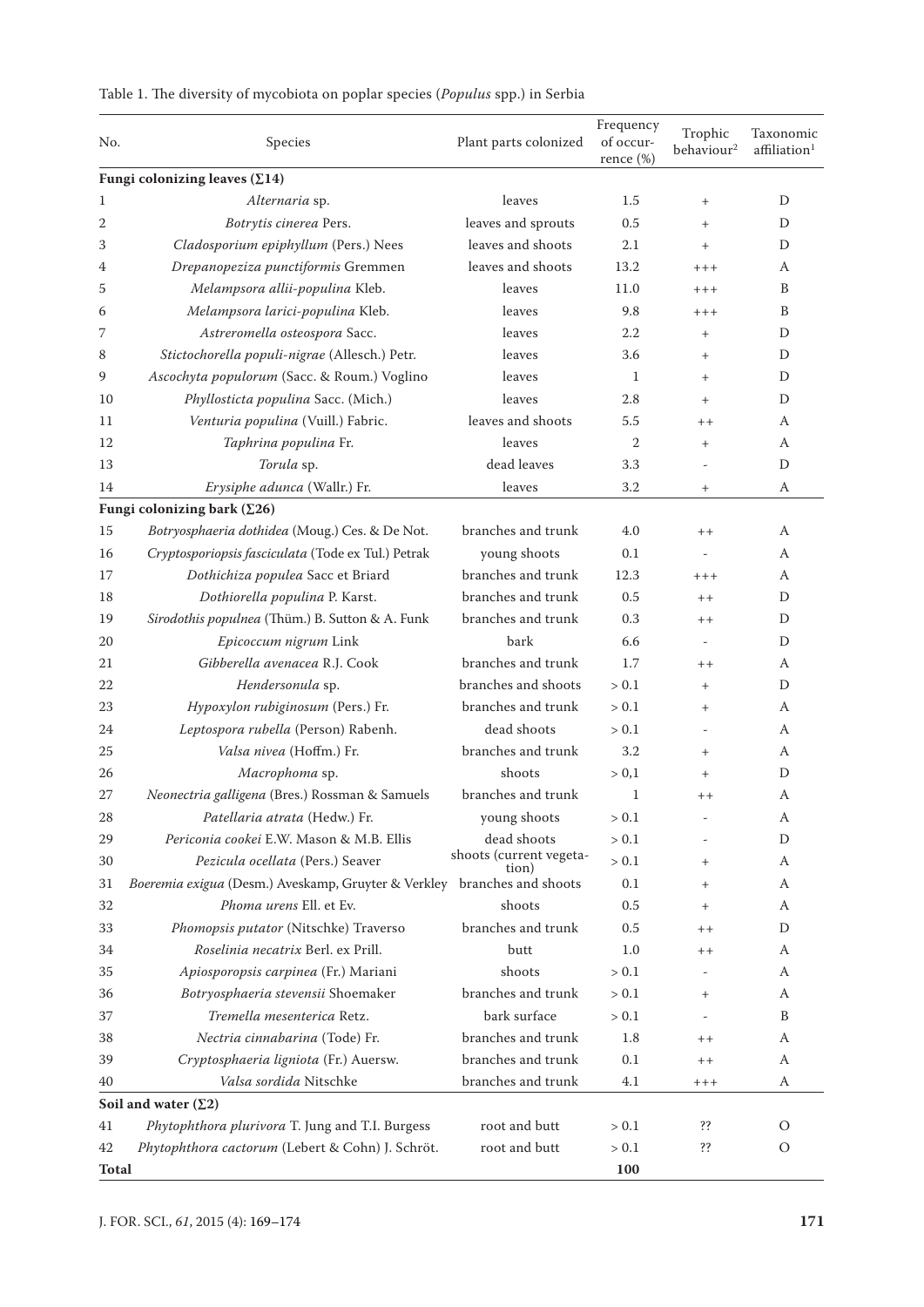#### Table 1. to be continued

|    | Fungi decaying wood $(\Sigma10)$          |                     |      |          |   |
|----|-------------------------------------------|---------------------|------|----------|---|
| 43 | Armillaria mellea (Vahl.:Fr.) Kumm. s.s.  | root and butt rot   | n.a. | $(+)$    | B |
| 44 | Chondrostereum purpureum (Pers.) Pouz.    | logs                | n.a. | $(+)$    | B |
| 45 | <i>Flamulina velutipes</i> (Curt.) Sing.  | logs & stumps       | n.a. | $(+)$    | B |
| 46 | <i>Fomes fomentarius</i> (L.) Fr.         | trees               | n.a. | $^{(+)}$ | В |
| 47 | Laetiporus sulphureus (Bull.) Murrill     | trees               | n.a. | $(+)$    | B |
| 48 | <i>Hemipholiota populnea</i> (Pers.) Bon  | logs & stumps       | n.a. | $^{(+)}$ | В |
| 49 | <i>Pleurotus ostreatus</i> (Jacq.) Kummer | trees               | n.a. | $(+)$    | B |
| 50 | Schizophyllum commune Fr.                 | dead parts of trunk | n.a. | $(+)$    | B |
| 51 | <i>Trametes suaveolens</i> (L.) Fr.       | branches and trunk  | n.a. | $(+)$    | В |
| 52 | <i>Trametes versicolor</i> (L.) Lloyd     | branches and trunk  | n.a. | $(+)$    | B |

1A – *Ascomycota*, B – *Basidiomycota,* D – *Deuteromycota,* O – *Oomycota*; 2typical saprophytes; (+) decaying fungi; + weak pathogen; ++ facultative parasites, they cause problems only exceptionally; +++ strong pathogens which are the practical problem in raising and maintaining poplar plantations; ?? unknown trophic behaviour; n.a. – frequency not assessable



Fig. 2. Frequency of occurrence and intensity of mycobiota observed on *Populus* spp.

ral stands (Fig. 2). Fifty-four percent of identified species act as weak pathogens of facultative parasites.

Observed species are less specialised to poplars and 71% of them develop on a wide variety of woody hosts. The greatest damage to poplar cultivation was caused by the species highly specialized to poplars e.g. *Dothichiza populea*, *Marssonina brunnea*, *Melampsora allii-populina*, *M. larici-populina* and *Valsa sordida.*

*Phytophthora* species were found in the soils of young hybrid poplar *I*–*214* plantations. They were identified as *P. cactorum* and *P. plurivora*, which are also present in neighbouring pedunculate oak (*Quercus robur*) and narrow-leaved ash (*Fraxinus angustifolia*) stands. No damage to poplar plantations where *Phytophthora* species were present has been observed so far.

#### **DISCUSSION**

There are numerous studies on pathogenic and saprophytic fungi on poplars. Most of the studies are from the mid-20<sup>th</sup> century, when establishment of plantations was seen as solutions to the shortage of raw wood of broadleaved species (CAGELLI, LEFEVRE 1995). BUTIN (1957) listed 142 fungal species on poplars from the sections *Aigeiros*, *Populus*  and *Tacamahaca* and reported 63 species from Germany. In former Yugoslavia the first study was done by KRSTIĆ et al. (1958) and 33 species were reported. During the 60's and 70's several researchers in Yugoslavia reported mycobiota and epidemics of the most important poplar diseases (Vujić et al. 1967; Gojković 1971, 1974). Description and impact on poplar plantations were overviewed for about fifteen years by Italian researchers CELLERIno and Gennaro (1999).

This study provided an insight into the diversity of fungi, pseudofungi and bacteria present in poplar plantations and stands along main rivers (Danube, Sava, Tisa, Ibar and Morava) in Serbia. Although over the last 60 years several studies were performed on the poplar diseases (KRSTIĆ 1958; Kišpatić 1959; Gojković 1974), there are few data relating to the presence of facultative biotrophs. During this study eighteen species have been found for the first time on *Populus* spp. in Serbia. According to the previous studies *Glomerella miyabeana* (Fuck.) v. Arx. (Gojković 1974) and Cytospora foetida Vl. et Kr. (NAIDENOV 1984) can cause significant damage to poplars, but they were not found during this study.

During the studied period of local epidemics, caused by rainy and mild summers/autumns, *Melampsora* spp., *Marssonina burnnea* and *Dothichiza populea* were observed. Forestry practitioners are aware of them and usually apply silvicultural measures, even fungicides (Keča 2003b), to prevent increment loss and decline of trees (KEČA, KARADŽIĆ 2004). In addi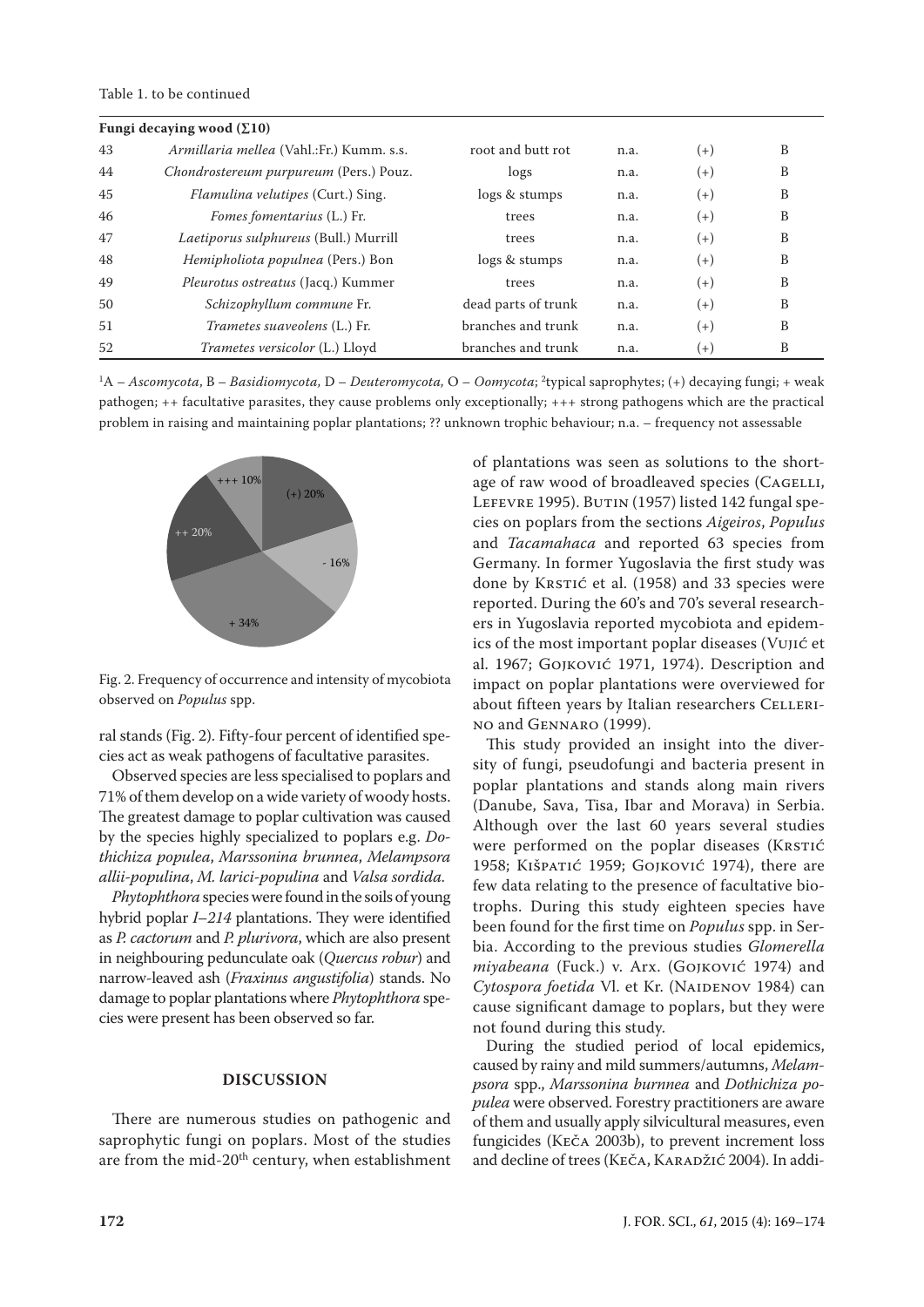tion, the study reports about 25% (Table  $1 - with ++$ for significance) of the species that can change their trophic behaviour. Environmental conditions can stimulate fungal or destimulate host development and affect the host-pathogen interaction. Further monitoring in natural stands and plantations is necessary because behavioural changes were already observed for some species e.g. *Botryosphaeria* complex (Karadžić et al. 2000; Slippers, Wingfield 2007; ZLATKOVIĆ et al. 2013).

## **CONCLUSIONS**

During these studies, 50 species of fungi and two *Phytophthora* species were identified on poplars. Bark was a substrate for 27 species, 14 biotrophic and saprotrophic species were found on leaves and 9 non-specialized species were associated with wood decomposition.

The dominant taxonomic group of poplar associated fungi is *Ascomycota*. Those are cosmopolitan species growing on above- and belowground parts of *Populus* spp. Most of the identified species belong to saprobic fungi (91%), but some species are capable to change their trophic behaviour depending on the host condition.

The most important species, as expected from earlier studies, were *Dothichiza populea*, *Marssonina brunnea*, *Melampsora allii-populina*, *M. larici-populina* and *Valsa sordida*, while *Fomes fomentarius* caused the decay of solitary trees.

#### **References**

- Banković S., Medarević M., Pantić D., Petrović N., Šljukić B., Obradović S. (2009): The growing stock of the Republic of Serbia – State and problems. Bulletin of the Faculty of Forestry, 100: 7–30 (in Serbian with English summary).
- Barnett H., Hunter B. (1998): Illustrated Genera of Imperfecti Fungi. New York, London, Macmillan Publishing Company, Collier Macmillan Publisher: 218.
- Breitenbach J., Kränzlin F. (1981): Champignons de Suisse, Tome I – Les Ascomycetes, Lucern, Edition Mycologia: 310.
- Butin H. (1957): Die blatt- und rindenbewohnenden Pilze der Papple unter besonderer Berücksichtigung der Krankheitserreger. Biologischen Bundesanstalt für Land und Forstwirtschaft, Berlin-Dahlen: 64.
- Cagelli L., Lefevre F. (1995): The Conservation of *Populus nigra* L. and gene flow with cultivated poplars in Europe. Forest Genetics*,* 2: 135–144.
- Cellerino G.P., Gennaro M. (1999): Review of Poplar Diseases. Rome, International Poplar Commission, FAO: 54.
- De Bell D.S., Harrington C.A. (1997): Productivity of *Populus* in monoclonal and polyclonal blocks at three spacings. Canadian Journal of Forestry Research, 27: 305–313.
- Demchik M., Current D., Johnson W., Riemenschneider D., Vongroven S., Wene E. (2002): Hybrid poplars as an alternative crop. St. Paul, University Minnesota, Extension National Resources Special Report NRS: 27.
- Dennis R. (1978): British Ascomycetes. Vaduz, Lubrecht & Cramer: 585.
- Ellis M., Ellis P. (1985): Microfungi on Land Plants. London-Sydney, Croom Helm: 818.
- Erwin D.C., Ribeiro O.K. (1996): *Phytophthora* Diseases Worldwide. St. Paul, APS Press, American Phytopathological Society: 562.
- Gojković N. (1971): Problem of brown leaf spot of poplar *Marssonina brunnea* (Ell. et Ev.) P. Magn. Novi Sad, Poplar Research Institute: 7–21. (in Serbian with English summary)
- Gojković N. (1974): New studies of mycoflora of poplars and willows in Yugoslavia. Poplar, Novi Sad, 102: 19–22.
- Grove M.A. (1935): British Stem and Leaf Fungi (Coelomycetes), Vol. I. London, Cambridge University Press: 488.
- Grove M.A. (1937): British Stem and Leaf Fungi (Coelomycetes), Vol. II. London, Cambridge University Press: 407.
- Herpka I. (1960): Hybridization and selection of blach poplars. Works-Research papers, Poplar Research Institute, Novi Sad, 1: 43–57. (in Serbian with English summary)
- Herpka I. (1986): A survey on development and possibilities of growing: natural forest of poplars and willows. In: Herpka I., Marinković P., Krstinić A., Božić J., Vratarić P., Marković J. (eds): Poplars and willows. Poplar Research Institute, Novi Sad: 21–36. (in Serbian with English summary)
- Jung T., Blaschke H., Neumann P. (1996): Isolation, identification and pathogenicity of *Phytophthora* species from declining oak stands. European Journal of Forest Pathology 26: 253–272.
- Jung T., Blaschke H., Oßwald W. (2000): Involvement of soilborne *Phytophthora* species in Central European oak decline and the effect of site factors on the disease. Plant Pathology 49: 706–718.
- Jung T., Burgess T.I. (2009): Re-evaluation of *Phytophthora citricola* isolates from multiple woody hosts in Europe and North America reveals a new species, *Phytophthora plurivora* sp. nov. Persoonia 22: 95–110.
- Karadžić D. (1987): Influence of pathogenic mycoflora on decline of trees in plantations of *Pinus* speceis. Forestry, Belgrade, 5: 89–106. (in Serbian with English summary)
- Karadžić D., Milijašević T., Keča N. (2000): Contribution to the study of the fungus *Botryosphaeria dothidea* agent of canker and tree dying, Bulletin of the Faculty of Forestry 83: 87–97. (in Serbian with English summary)
- Keča L., N. Keča N., Pantić D. (2012): Net present value and internal rate of return as indicators for assessment of cost-efficiency of poplar plantations: a Serbian case study. International Forestry Review, 14: 145–156.